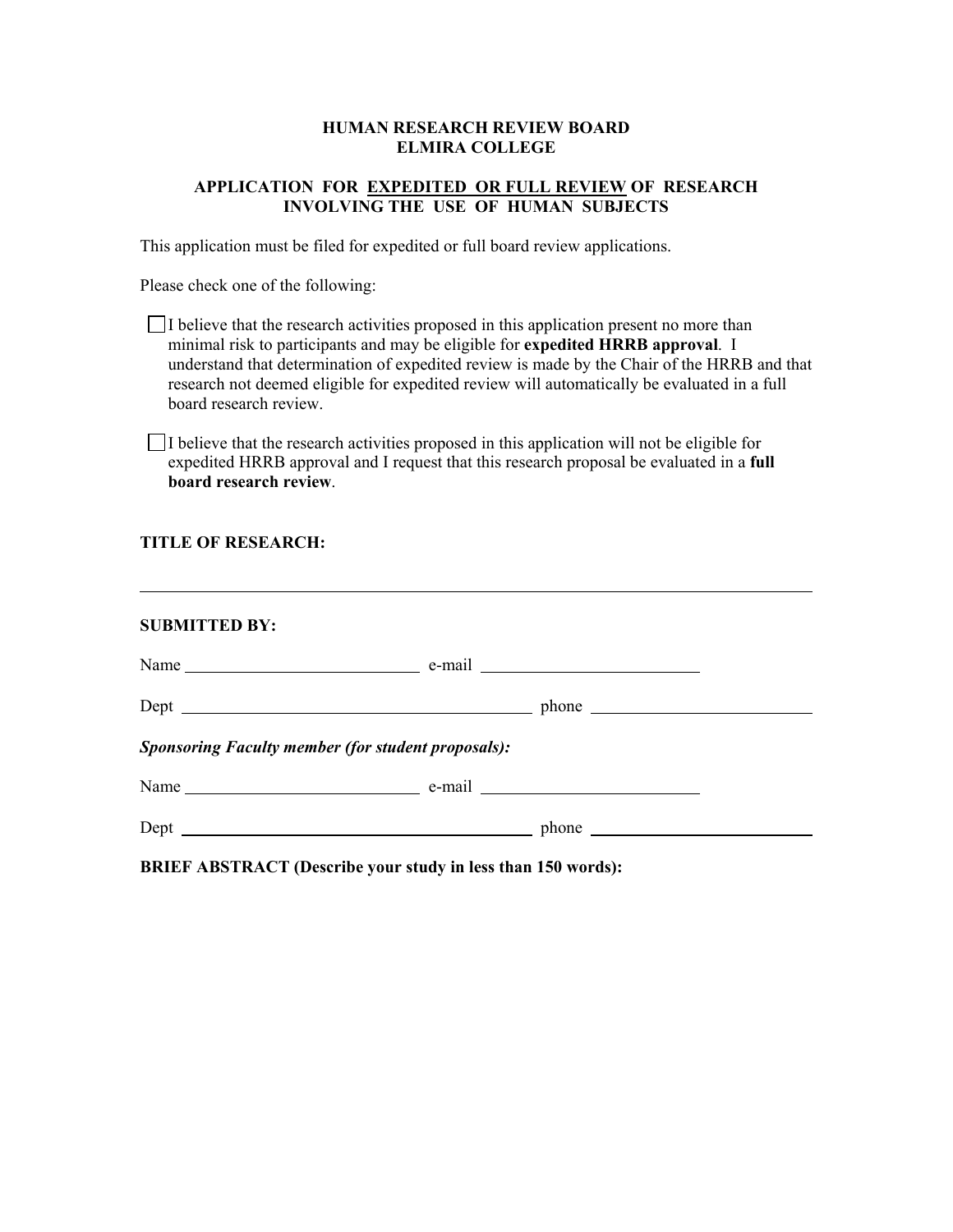| Is the research currently being funded, in whole or in part, with federal dollars? $\Box$ yes $\Box$ no |  |
|---------------------------------------------------------------------------------------------------------|--|
| Has this proposal previously been reviewed by the HRRB?                                                 |  |
| $\log$ $\log$<br>$\parallel$ $\parallel$ yes (If "yes", please give the date of the review              |  |

### \*\*\*\*\*\*\*\*\*\*\*\*\*\*\*\*\*\*\*\*\*\*\*\*\*\*\*\*\*\*\*\*\*\*\*\*\*\*\*\*\*\*\*\*\*\*\*\*\*\*\*\*\*\*\*\*\*\*\*\*\*\*\*\*\*\*\*\*\*\* **PLEASE READ INSTRUCTIONS BEFORE COMPLETING THIS FORM**

To avoid delays, all questions must be answered. Incomplete forms will be returned to the investigator for additional information before they will be given a recommendation. Please insert all relevant information directly into the appropriate sections below. You may attach additional relevant documents as appendices at the end of this document. In addition, you may erase the italicized directions in each section below. These instructions are meant to provide a guide that will allow you to supply the information needed by the HRRB to make an informed decision about the review of your research proposal.

# **1. Summary of proposal**

**a. Rationale** - *The rationale section is meant to provide the HRRB with enough information regarding the importance of this research to weigh the benefit of the research against any possible risks to participants. Your rational should describe the aim of your study, your research question and hypothesis and an explanation of the importance of your research in the context of your field and other relevant research. You should also indicate how your research would add to knowledge in your field or about this topic. You may include a brief literature review to help you to provide an appropriate context for your research. A reference list should be appended for specific citations mentioned in the literature review. If your research involves sensitive topics or special populations you should include a summary of any previous research experience or relevant training you have had.*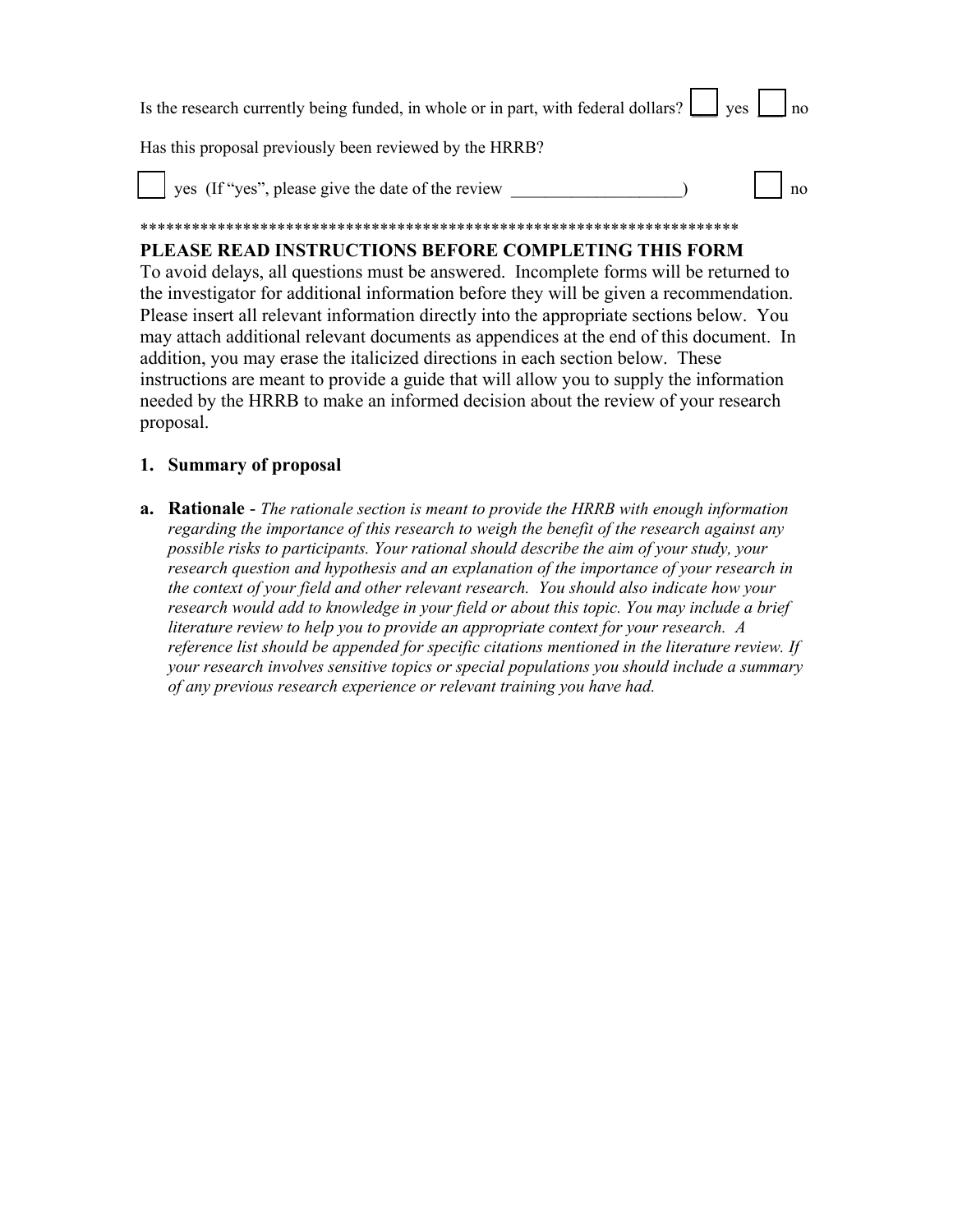**b. Methods** - *Please include specific information about exactly what your participants will be asked to do. You should include information regarding the exact procedure that will be used, including a description of all tasks participants will be required to perform and all materials (visual, auditory, etc.) that participants will be exposed to. Make sure that you describe your methodology in language that someone outside of your discipline can understand and that you explain any technical terms. The HRRB reviewers will use this information to determine possible risks to the participants as well as assess the quality of the proposed study.*

# **2. Characteristics of subjects**

**a.** Sex **M F Both** 

**b.** Potential Age Range\_\_\_\_\_\_\_\_\_\_\_\_\_\_\_\_\_ Any subjects under age 18? Yes\_\_No\_\_\_\_ **c.** Are subjects either (a) mentally incompetent, or (b) legally restricted (i.e. institutionalized)? If yes, please explain the necessity for using this particular group.

Yes \_\_\_\_\_\_ No \_\_\_\_\_\_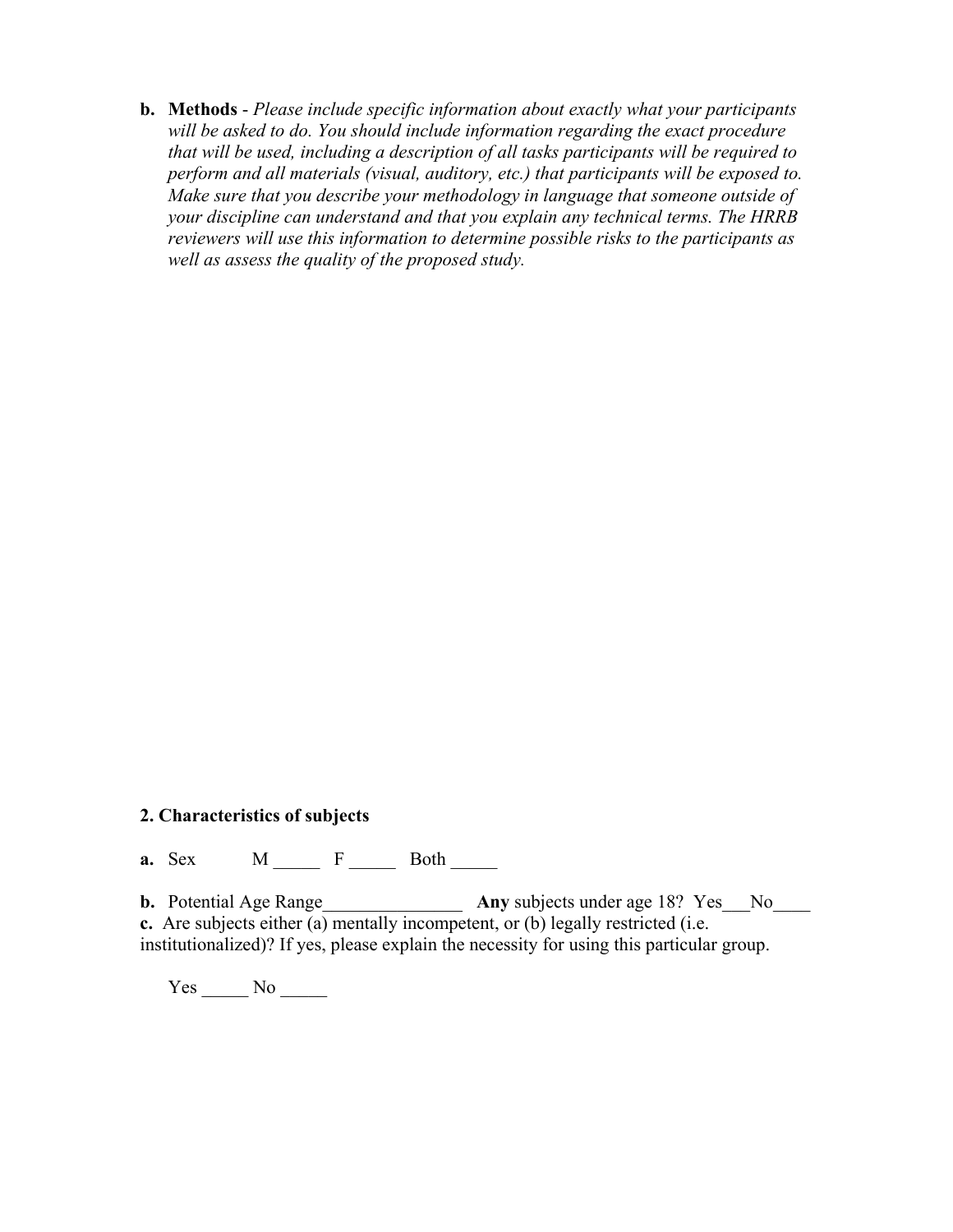**d.** *Please describe, in detail, how your participants will be identified and recruited (explain the specific procedures to be used – do NOT merely state "volunteers"). Please indicate any restrictions that will be placed on recruitment (e.g. native English speakers, right hand only, etc.). Also, please note any compensation that participants will be offered (e.g. monetary, extra credit).*

**3. Consent** –*Human participant research that does not fall into the exempt category should obtain informed consent from the participant. All participants under the age of 18 should have consent forms signed by a parent or legal guardian.* 

**a.** Oral Consent will be given \_\_\_\_\_\_ Written Consent will be given \_\_\_\_\_

If a written informed consent form is appropriate or an oral statement of consent will be read to participants, please note that here and attach as an appendix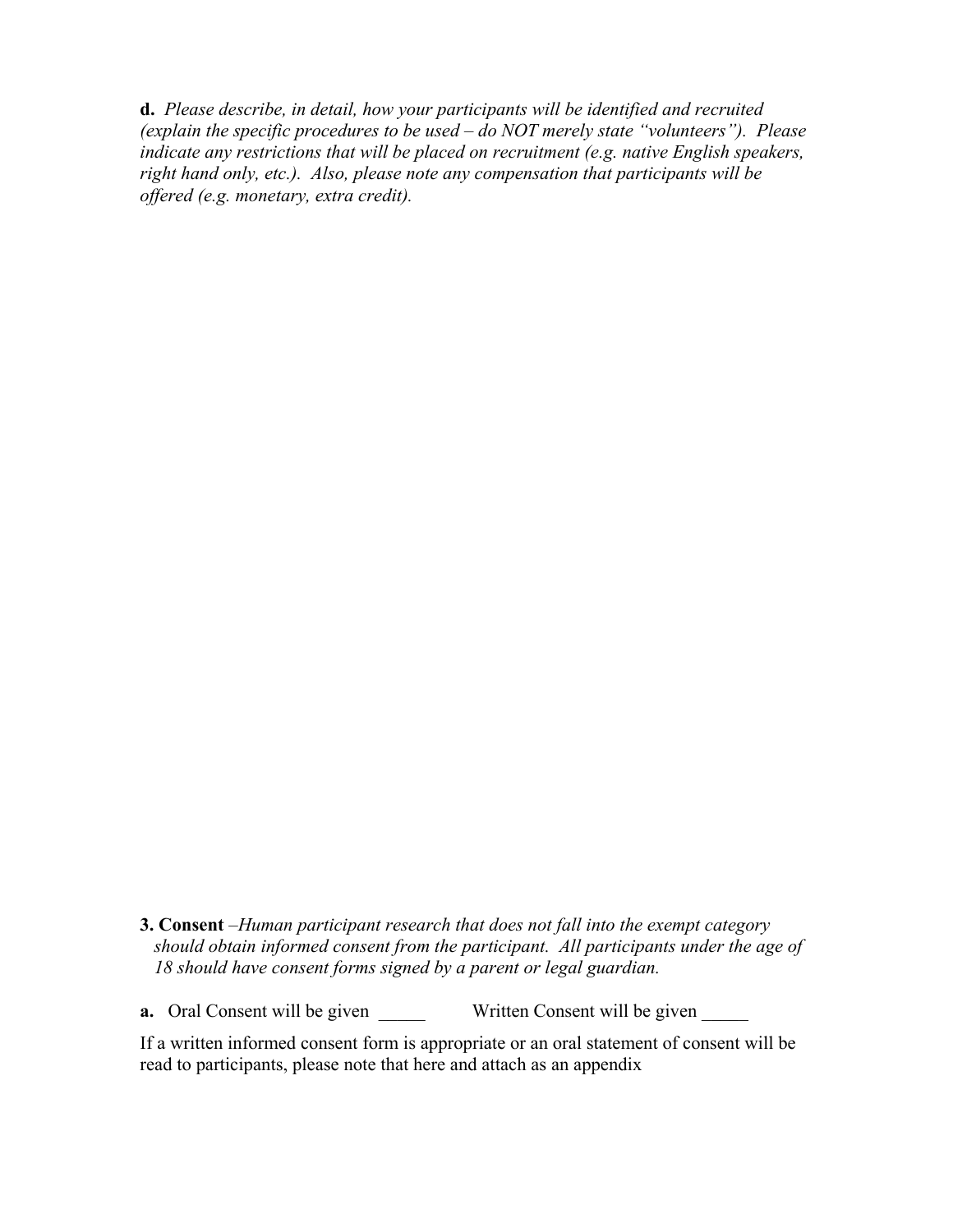**b**. An ASSENT statement should be obtained for participants who cannot legally give consent themselves (e.g. those under 18). If appropriate, please attach.

Assent statement YES NO

**4. Confidentiality** - *Participant data should be protected with regards to confidentiality. Whenever possible you should use numbers rather than names to keep track of participants so that individuals can remain anonymous. Please indicate how you will protect participant confidentiality by addressing the below concerns.*

**a.** *Indicate what precautions will be taken to ensure the privacy of the participants.* 

**b.** *Indicate what precautions will be taken to ensure the confidentiality of the participant's data, both what remains in the investigator's possession and that which is contained in reports and publications.*

**c.** Will audio, video or film recording of subjects be used? Yes\_\_\_\_\_\_ No\_\_\_\_\_\_ (If yes, specific permission should be sought in the consent letter).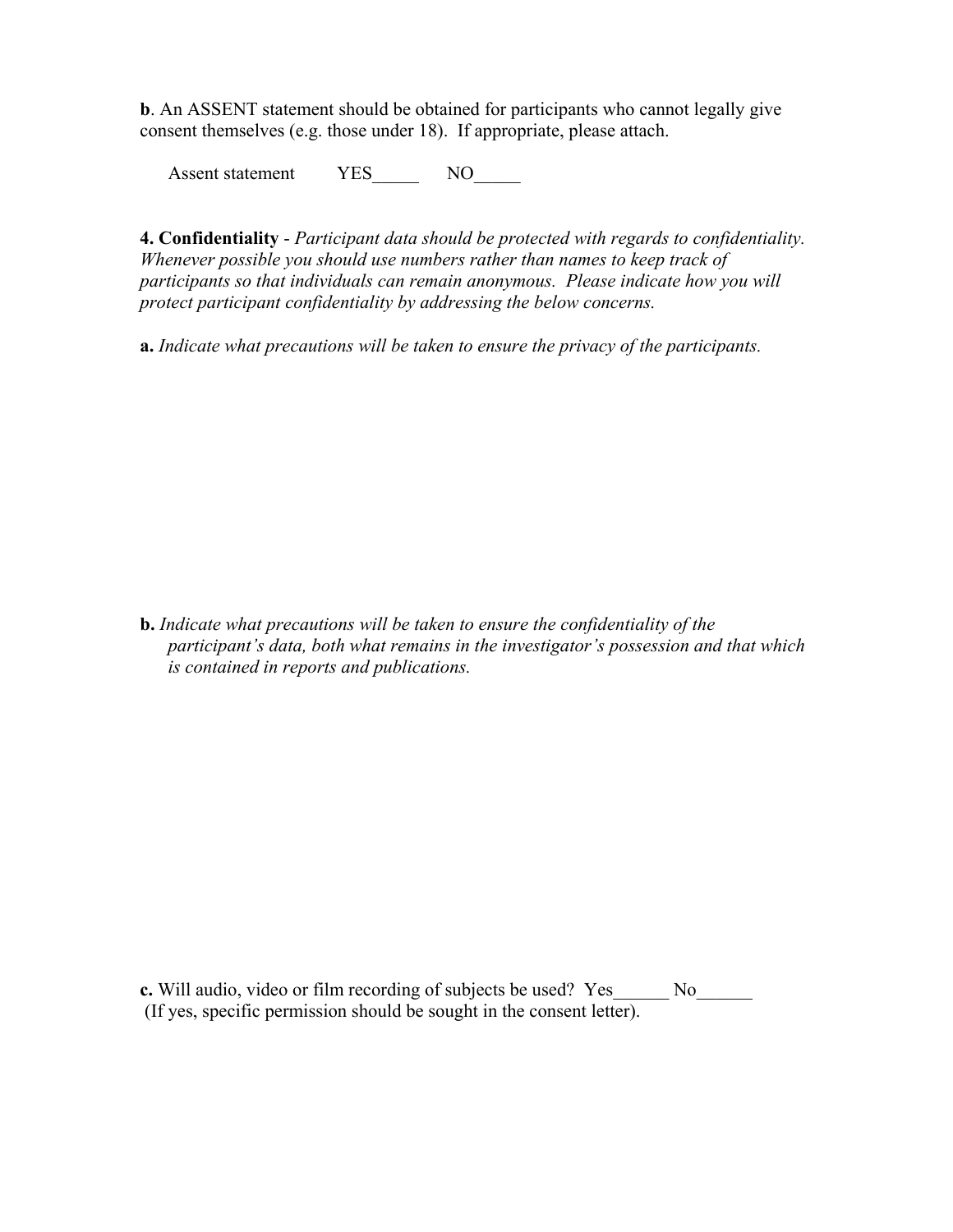**d.** *What will happen to the data records when the research is completed?*

**5. Risks and Benefits to Participants** – *To grant final approval, the HRRB will consider whether the benefits of the research outweigh the costs and potential risks to the participants. To do this, please inform the HRRB of possible benefits of your research as well as the anticipated risk to the participants and procedures that will be used to minimize those risks.*

**a. Benefits** - *Please describe, in detail, the benefits of the research to the participants in the study and to society at large. If the subject will not benefit directly from the research, this should be so stated.*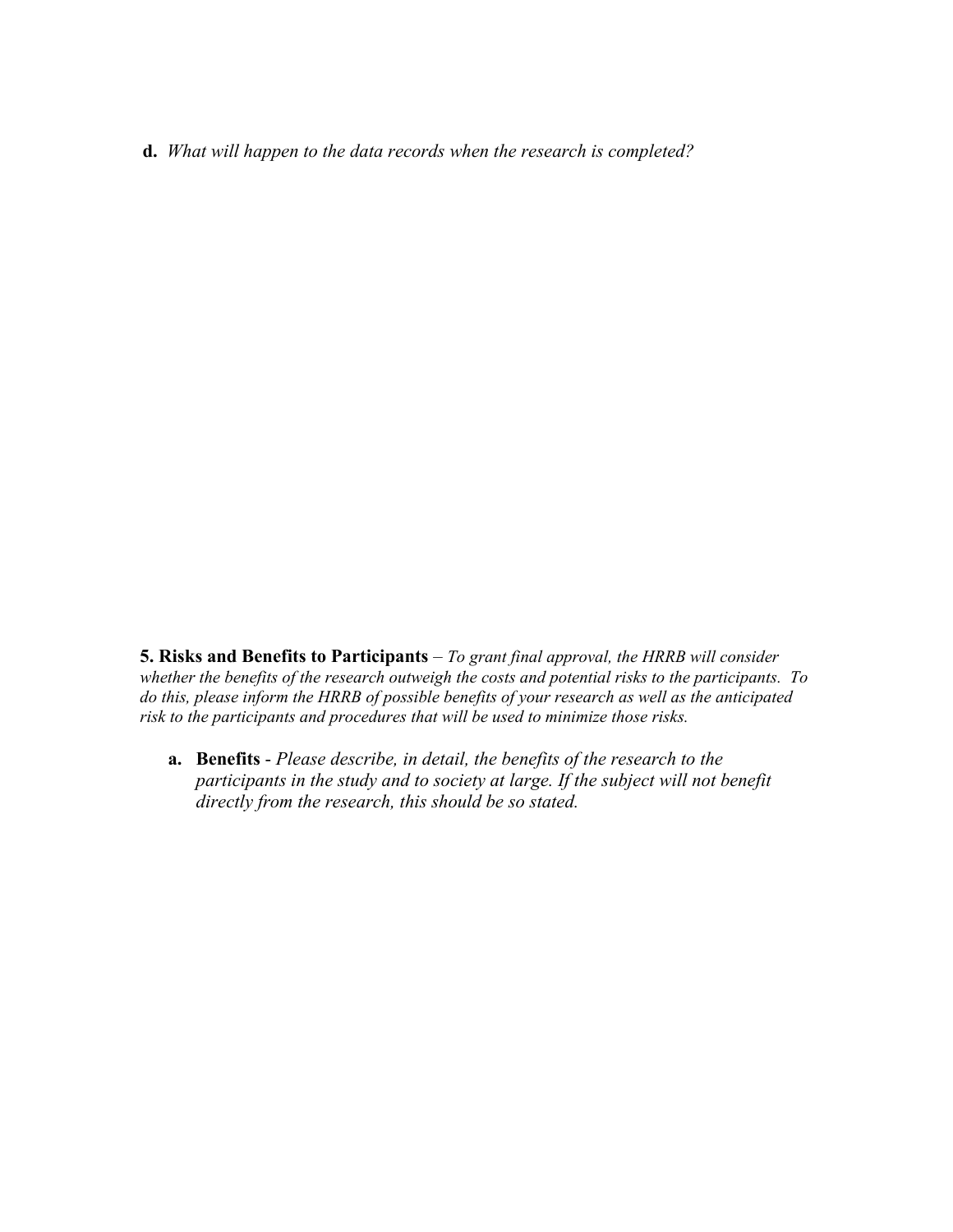**b. Risks** - *Risk to participants used in research may be minimal but is never totally absent. Given this, describe in detail any possible physical, psychological, social, political, legal, economic, or other risks to the subjects, either immediate or long range. For each risk, please describe what procedures will be used to minimize the potential cost to the participant. If subjects need to be debriefed at the end of the study, a copy of the debriefing statement should be attached.* 

**c.** *If it has not already been made clear, explain how the benefits outweigh the risks involved.*